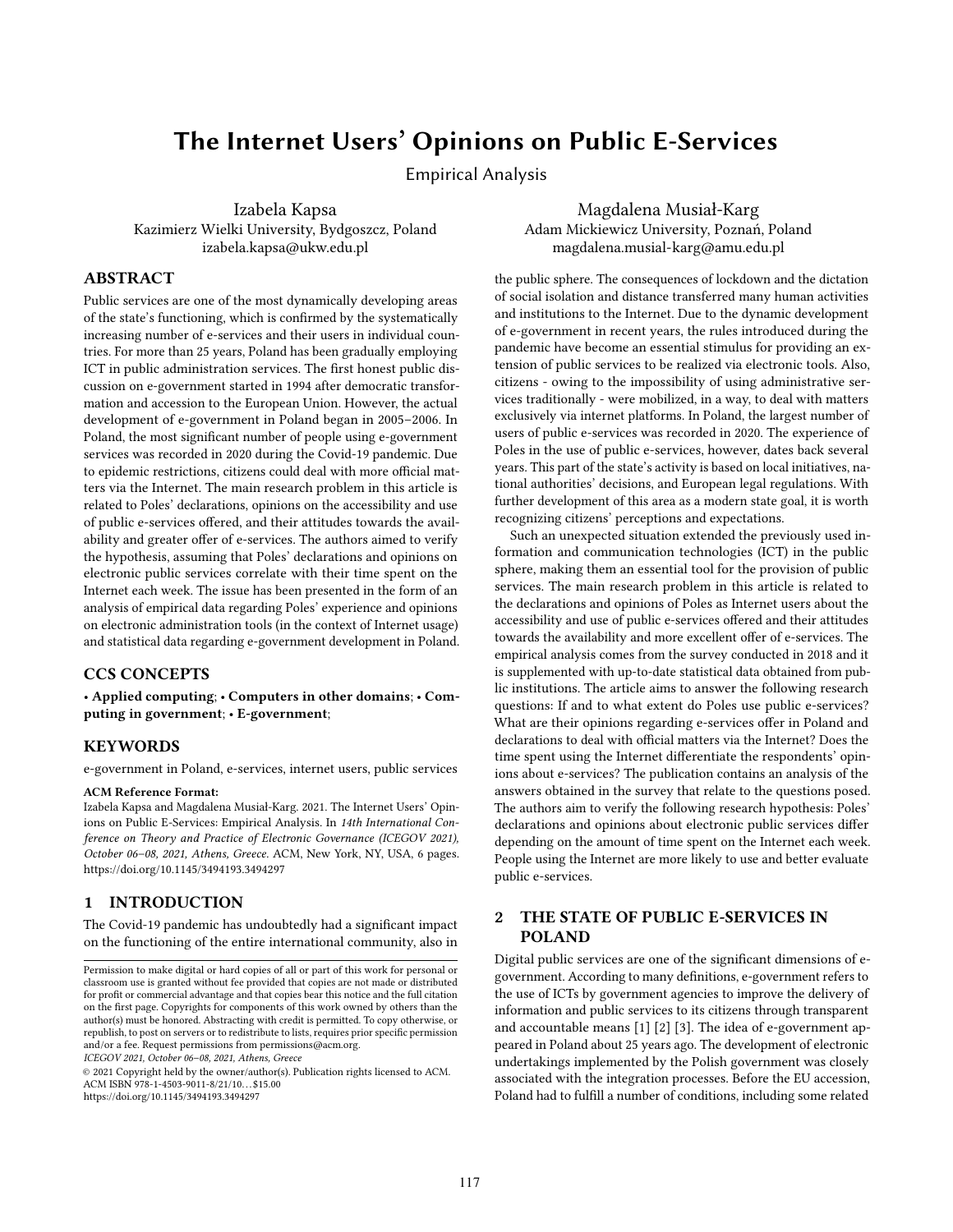<span id="page-1-0"></span>

|                                                            | STATE ADMINISTRATION | LOCAL ADMINISTRATION |
|------------------------------------------------------------|----------------------|----------------------|
| Website made to WCAG 2.0                                   | 81.3%                | 91.1%                |
| Website adjusted to mobile phones and other mobile devices | 74.8%                | 74.8%                |
| Services offered via Internet in area of civic matters     | 49%                  | 83.1%                |
| Services offered via Internet in area of work              | 25%                  | 13.2%                |
| Services offered via Internet in area of enterprise        | 15%                  | 41.7%                |
| Services offered via Internet in area of taxes             | 5%                   | 51.6%                |

#### Table 1: Public services available via Internet in Poland (2018)

to the implementation of e-government solutions [\[4\]](#page-5-4). Then, the concept of e-government was explicitly referred to in the Information Society Development Strategy until 2013 [\[5\]](#page-5-5). The development of e-government in Poland is currently based on documents that indicate directions for evolving policies and services.

According to Statistics Poland [\[6\]](#page-5-6), in 2020, 81.4% of Poles aged 16-74 used the Internet regularly (at least once a week). In comparison it was 78.3% in 2019 and 74.8% in 2018]. The rate in the European Union in 2018 was 87%. Poland's distance to the EU average remained at 5 percentage points. The largest share of regular internet users was recorded in countries that have been at the forefront of this type of rankings in the EU for many years - Norway and Sweden (98% each), Denmark and Luxembourg (97% each) as well as the Netherlands and the United Kingdom (96% each). The lowest percentage of internet users was recorded in Bulgaria (71%), Greece, and Portugal (both 76%) [\[7\]](#page-5-7).

In 2018, 96.6% of public administration bodies provided electronic services to citizens [\[8\]](#page-5-8). The largest number of them offered e-services in the area of civic matters (81.9%). Figures concerning e-services provided are in table [1.](#page-1-0) Even though many services are classified as e-services, they are not entirely digital in practical terms. In certain situations, a visit to the office to collect a document or put a signature was necessary, and only a form could be sent over the Internet. A showcase example, and at the same time one of the first e-services offered, is the payment of taxes. For several years, mandatory annual tax returns can be filed through a computer program of eDeklaracje. Since 2019 an electronic version of a tax return is developed by the Ministry of Finance and available online.

Among public e-services, in 2018, most popular was looking for information on the website (24.40%), downloading official forms (22%), and sending official forms (24.60%), including tax returns (20.50%). In recent years, the group of people downloading forms and sending them back after filling in has been growing.

Currently, out of 185 public services, Poles can provide 51 online services on various platforms and government portals. These include Electronic Platform of Public Administration Services (ePUAP), Electronic Services Platform of the Social Insurance Institution (PUE ZUS), obywatel.gov.pl (citizens.gov.pl) portal, biznes.gov.pl portal. At present, the Portal of the Republic of Poland is under construction, which will ultimately be the gateway to all public information and e-services. It will integrate websites of ministries, central offices, and provincial offices and facilitate access to digital services that the state offers to citizens. The challenge is to create a space where one address will contain the entire scope of e-government, www. It is in line with the EU recommendations

and practiced by the leaders of e-government in the world (e.g., Estonia: e-estonia.com).

The development of e-government in Poland in recent years has been influenced by both greater access to the Internet infrastructure, growing digital competencies of the society, and the development and constantly increasing the number of available online public services. In recent years, many people searching for information, downloading forms, and returning completed documents to offices via the Internet have increased [\[6\]](#page-5-6). According to Statistics Poland, almost 42% of people aged 16-74 in Poland contact the public administration via the website. In 2020, the percentage of people obtaining information from websites of public authorities increased by 2.3 pp., and those sending completed forms - by 2.1 pp., compared to the previous year. The data in Table [2](#page-2-0) show that the share of public administration e-customers has increased each subsequent year, regardless of the type of activity.

2020 was a record year for the use of e-government tools. It was obviously related to the Covid-19 pandemic and the lockdown which followed. On average, over 11,000 Poles set up a trusted profile every day, and offices received almost four thousand electronic general letters every day. From January 1 to December 31, 2020, precisely 4,174,206 Poles set up a trusted profile. It is almost half (47%) of all currently active trusted profiles (8,816,654). It is also over two million more than in 2019 and almost three million more than in 2018 [\[9\]](#page-5-9). The most popular form of online contact with an office was sending general letters to offices. The second most popular e-service was applying for a copy of the marital status certificate. The child's birth was also reported online, and e-registration services were used, and online applications for ID cards were submitted. Therefore, one may conclude that Poles are more and more willing to use public services online, which is also confirmed by the unprecedented increase in the number of new trusted profiles on the public e-services platform. New, more and more intuitive websites and applications enabling the use of e-services are also systematically created.

However, it is worth noting that Poland's progress does not look so optimistic compared to other countries. In the latest report containing the digital economy and society index results-Digital Economic and Society Index, Poland was ranked sixth from the bottom of the 28 Member States of the European Union [\[10\]](#page-5-10). Such a low overall result for Poland was significantly lower than the European average for four out of five area indicators: human capital, use of internet services by citizens, integration of digital technologies, and digital public services. Only in terms of connectivity, Poland achieved a result slightly higher than the average for the entire group (chart 1).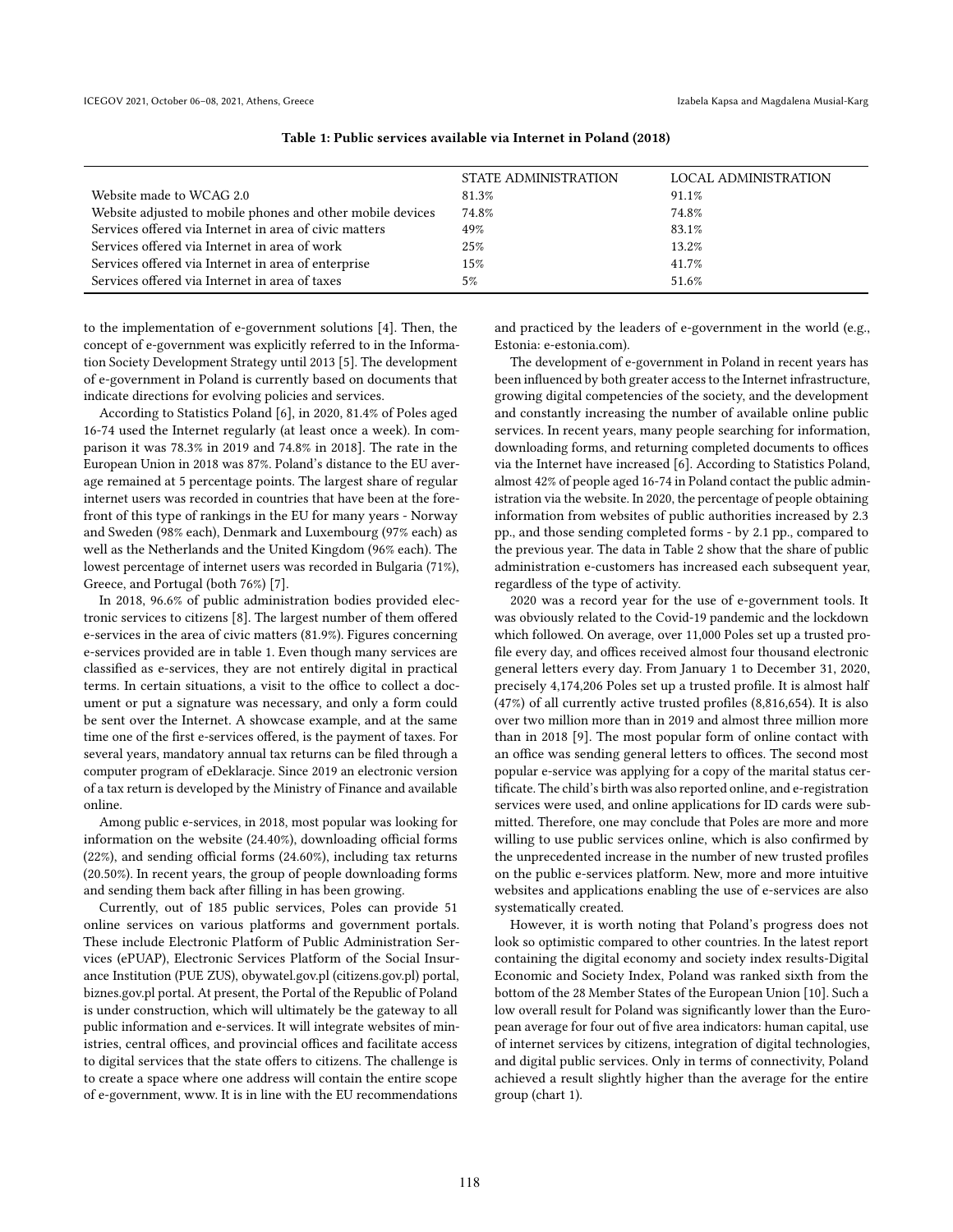<span id="page-2-0"></span>

|                                                           | 2016 | 2017 | 2018            | 2019 | 2020 |
|-----------------------------------------------------------|------|------|-----------------|------|------|
|                                                           |      |      | % of all people |      |      |
| Individuals using e-government services<br>in order to:   | 30,2 | 30,8 | 35,5            | 40,4 | 41,9 |
| obtain information from websites of public<br>authorities | 22,8 | 20,6 | 24,4            | 24,9 | 27,2 |
| download official forms                                   | 19,0 | 20,2 | 22,1            | 24,6 | 25,4 |
| submit completed forms                                    | 18,8 | 21,0 | 24,6            | 31,4 | 33,5 |





Figure 1: Digital Economy and Society Index – Poland

The position of Poland is slightly better compared to the United Nations member states. According to the E-Government Development Index 2020 [\[11\]](#page-5-11), which presents the state of development of electronic administration, Poland ranks 24<sup>th</sup> out of 193 surveyed countries. Compared to the 2019 report, Poland moved up 9 places but is still lagging behind most European countries. When it comes to the position of Poland against the background of 42 European countries included by EGDI - Poland ranks 16<sup>th</sup> among the European countries.

However, considering all the components of the EGDI index, it can be noted that over the years 2005-2020, there has been a visible increase in the value of the Telecommunication Infrastructure Index and Online Service Index in Poland. This increase indicates the development of the ICT infrastructure and the development of the e-services sector. It is also worth noting that the value of the E-Government Development Index for Poland is higher than the average EGDI value for Europe – 0,8170 and than the world average EPI – 0,5988. The value of the indicator (especially in the

European context) allows us to conclude that the development of e-government places Poland slightly above the European average.

### 3 INTERNET USERS OPINIONS ON PUBLIC E-SERVICES: EMPIRICAL ANALYSIS

This part of the article contains the presentation of research results on Poles' opinions on the public e-services. The study was conducted between April and June 2018 throughout Poland. The sample of respondents numbered 1716 Poles and was selected in a quota manner, taking into account the demographic characteristics of the population. Then, according to sex and age, the sample size concerning the population was determined. After meeting these criteria, the subjects were selected using the snowball method. Most of the respondents chosen in this way completed the paper version of the questionnaire. It was also possible to use the electronic version available to all network users.

#### 3.1 Methodology

Among all the questions asked and the statements made in the survey, the article presents the average results of responses to the statements relating to e-government and public e-services, taking into account the relationship between the answers and the time spent on the Internet every week. The research results on e-services in the opinions of Poles presented below are based on two statements that refer to their experience with e-services and their declaration to use them more often if possible.

The empirical analysis is based on answers given by respondents to the following statements included in the questionnaire:

• I use electronic administration services (e.g., I send documents to institutions over the Internet, send emails to authorities, send my tax returns via Internet, etc.).

|                            | 2005    | 2008    | 2010    | 2012    | 2014    | 2016    | 2018   | 2020   |
|----------------------------|---------|---------|---------|---------|---------|---------|--------|--------|
| EGDI Poland                | 0.58721 | 0.6134  | 0.55822 | 0.64414 | 0.64822 | 0.72108 | 0.7926 | 0.8531 |
| Online Service Index value | 0.51153 | 0.53846 | 0.3873  | 0.53594 | 0.5433  | 0.7029  | 0.9306 | 0.8588 |
| Telecommunication          | 0.2901  | 0.34814 | 0.33737 | 0.49211 | 0.56182 | 0.58568 | 0.5805 | 0.8005 |
| Infrastructure Index value |         |         |         |         |         |         |        |        |
| Human Capital Index value  | 0.96000 | 0.95595 | 0.95516 | 0.90435 | 0.8396  | 0.87465 | 0.8668 | 0.9001 |

#### Table 3: E-Government Development Index – Poland, 2005-2020

Source: EGDI-Poland, 2020.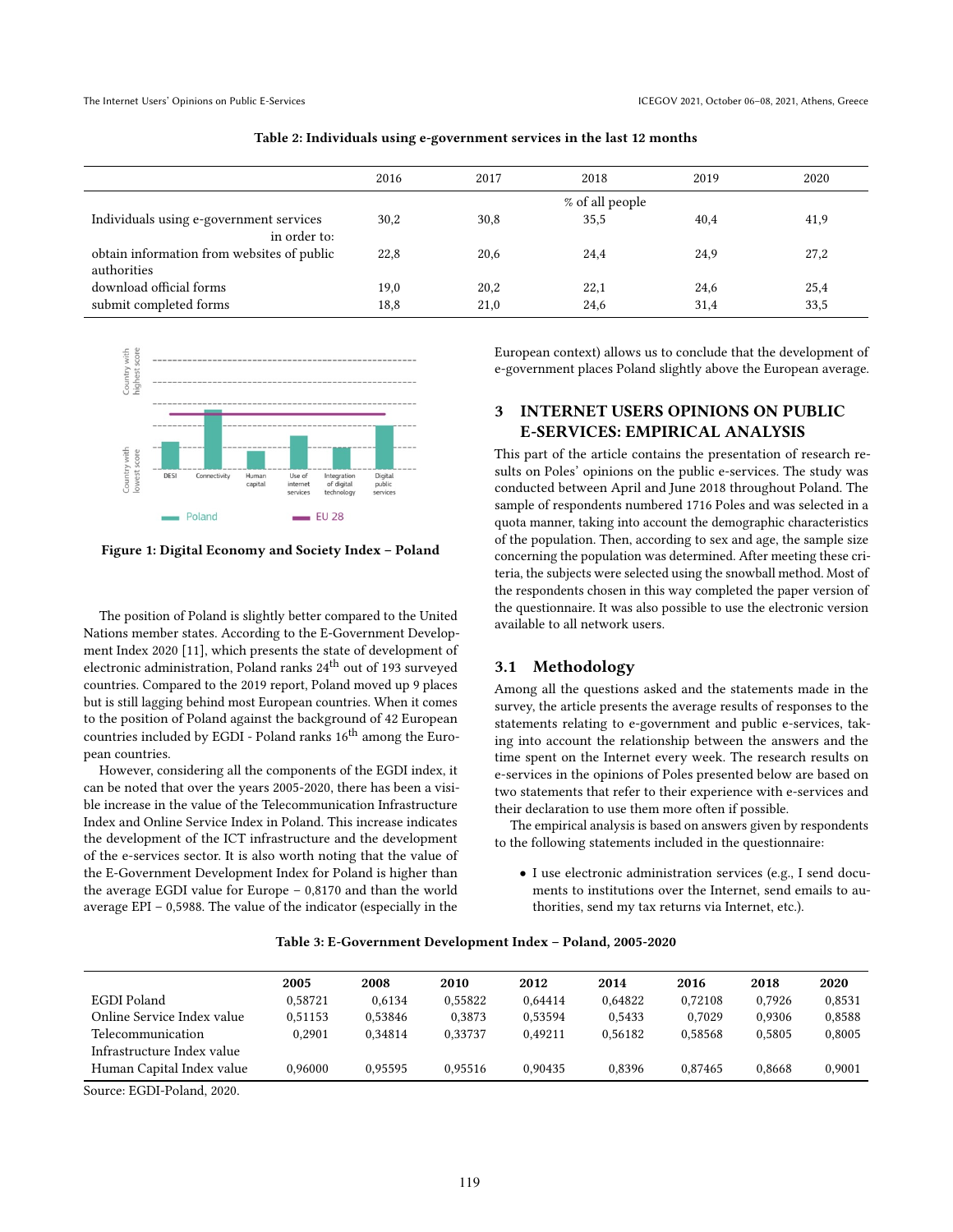<span id="page-3-0"></span>

| Statement 1: I use electronic administration services (e.g., I send documents to institutions over Internet, I send email to authorities, I send<br>my tax returns via Internet etc.) (% of answers) |       |      |       |       |      |      |         |
|------------------------------------------------------------------------------------------------------------------------------------------------------------------------------------------------------|-------|------|-------|-------|------|------|---------|
|                                                                                                                                                                                                      |       |      |       |       | AVG. | K-S  |         |
| 31.45                                                                                                                                                                                                | 27.8  | 5.4  | 16.43 | 14.91 | 3.46 | 0.26 | < 0.001 |
| Statement 2: I would like to have more opportunities to deal with official matters over the Internet in Poland (% of answers)                                                                        |       |      |       |       |      |      |         |
|                                                                                                                                                                                                      |       |      |       |       | AVG  | K-S  |         |
| 55.37                                                                                                                                                                                                | 23.24 | 9.06 | 5.68  | 2.64  | 4.28 | 0.33 | < 0.001 |

Table 4: Answers to statements on public e-services

• I would like to have more opportunities to deal with official matters over the Internet in Poland.

Answers were expressed by using the Likert scale, so the respondents could choose one out of five possible options: definitely yes, rather yes, yes, hard to say, rather no, definitely no. While processing results, each option was coded in numbers as follows: definitely yes – 5 points, rather yes – 4 points, hard to say – 3 points, rather no – 2 points, definitely no - 1 point.

Information on using the Internet was obtained from the question: How many more or fewer hours a week do you usually spend on the Internet? The answers of the respondents were arranged in a cafeteria containing seven categories: 1. I do not use the Internet; 2. up to 2 hours; 3. from 3-7 hours; 4. from 8-21 hours; 5. from 22-35 hours; 6. 36 hours and more; 7. It's hard to say.

The analysis of basic descriptive statistics is accompanied by Kolmogorov-Smirnov tests, Kruskal-Wallis tests, and post-hoc Dunn-Sidak tests. The significance level was determined at the classical cut-off value  $\alpha = 0.05$ ; Abbreviations used in the tables: AVG – average; K-S - Kolmogorov-Smirnov tests; p – statistical significance.

#### 3.2 Results of empirical research

The primary descriptive statistics (table [4\)](#page-3-0) presented as percentage of answers show that for the first statement (I use electronic administration services), nearly 70% of respondents (the average of 3.46) answered "yes" (closely: "definitely yes" or "rather yes") and for the statement two (I would like to have more opportunities to deal with official matters over the Internet in Poland) nearly 80% of respondents answered "yes" (average for their answers was 4.28). We may argue that they express the expectation towards public services to be provided online because if someone uses e-government services, they would like to have more such services offered [\[12\]](#page-5-12).

A series of analyses were performed using the Kruskal-Wallis test to verify the research question whether the time spent on using the Internet every week differentiates the level of responses regarding electronic responses. It turned out to be statistically significant. The results are presented on charts 2 and 3.

The result of the analysis of respondents' responses to the first statement (I use electronic administration services) using the Kruskal-Wallis test was statistically significant ( $H(6) = 248.19$ ; p <0.001). Dunn-Sidak's post-hoc tests showed a significant difference between non-internet users and all other groups ( $p = 0.001$  in all cases), and between the "hard to say" group and groups using Internet up to 2 hours weekly ( $p = 0.002$ ) and 3-7 hours ( $p = 0.003$ ). There was also a difference in the statistical trend between the

"hard to say" group and the 8-21 hour group ( $p = 0.075$ ). The other differences were not even close to statistical significance.

Three groups recorded the highest average results of responses to this statement: people using the Internet more than 36 hours weekly (AVG 3.74), 22-35 hours (AVG 3.72), and "hard to say" (AVG 3.96); lowest in the group of non-users (AVG 1.40).

Also, the result of the analysis of respondents' responses to the second statement (I would like to have more opportunities to deal with official matters over the Internet in Poland) was statistically significant ( $H(6) = 367,27$ ;  $p < 0,001$ ). Dunn-Sidak's post-hoc tests showed a significant difference between the following groups:

- non-internet users and all other groups ( $p < 0.001$ );
- people using internet up to 2 hours weekly and 22-35 hours  $(p = 0.041)$ , 8-21 hours  $(p < 0.001)$ , "hard to say"  $(p < 0.001)$ and more than 36 hours ( $p < 0.001$ );
- people using internet 3-7 hours weekly and group "hard to say" ( $p = 0.001$ ) and more than 36 hours ( $p < 0.001$ ).

The highest average results for this statement were recorded in three groups: people using more than 36 hours weekly (AVG 4.66), 8-21 hours (AVG 4.51), 22-35 hours (AVG 4.50), and "hard to say" (AVG 4.63); the lowest again in the group of non-users (AVG 2.38). In each group, however, this result was higher than in the previous statement.

#### 3.3 Discussion

As the number of Internet users in the world is steadily increasing, researching citizens as users of public e-services is an interesting subject of scientific research. However, the analysis of public eservices users is usually not undertaken together with the study of Internet use. The research on the number of people using the Internet is carried out by organizations such as International Telecommunication Union (ITU), We Are Social and Hootsuite's or Internet World Stats. According to them, in 2019, there were around 4 billion Internet users in the world [\[12\]](#page-5-12), which is twice as high as in 2010. It is worth emphasizing that this means that currently more than half of the world's population uses the Internet. However, it should be noticed that North America and Europe are the leaders when it comes to the Internet penetration rate, which is 90.3% and 87.2% respectively [\[13\]](#page-5-13). In the rest of the world, digital exclusion is a big problem in the context of technological advances.

Thus, research on digital service users is conducted mainly in those countries where these services are available, both thanks to the use of ICT infrastructure by state and local authorities as well as to the Internet access of their citizens. Despite this, many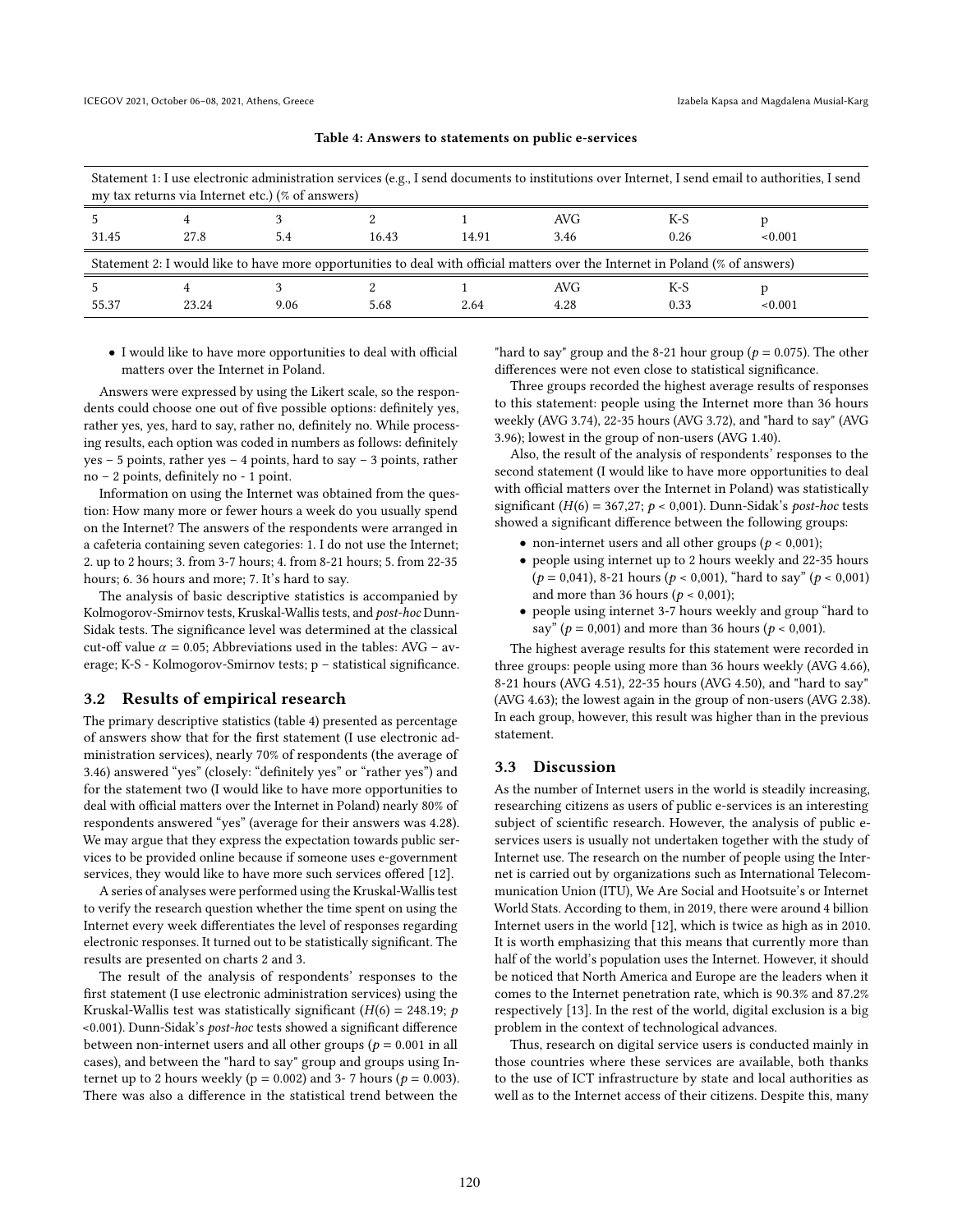The Internet Users' Opinions on Public E-Services **ICEGOV 2021, October 06-08, 2021, Athens, Greece** 



Figure 2: Time spent on using the Internet (weekly) and the opinion on the statement: I use electronic administration services



Figure 3: Time spent on using the Internet (weekly) and the opinion on the statement: I would like to have more opportunities to deal with official matters over the Internet in Poland

publications do not analyze public e-services in the perspective presented in this article. For example, the causes of the gap between the actual and potential use of e-services in the Netherlands were defined as a lack of knowledge of services and the need to acquire the skills to use them [\[14\]](#page-5-14). The similar conclusions were made by the authors who investigated the causes of low participation in e-services among older people [\[15\]](#page-5-15). One of the few examples of research devoted to e-service users in the context of access to technology is the publication presenting citizen motives for not using electronic government services [\[16\]](#page-5-16). Findings show a higher than expected importance of hardware and internet availability, as well as the importance of convenience factors for non-adoption.

Which is interesting here, researching citizens as users of public e-services complies with market orientation in the public sector. For the last few years, e-government analyses have been developed from the perspective of public organizations based on internal organizational needs [\[17\]](#page-5-17) to market orientation resting on the needs of the end-users [\[18\]](#page-5-18). Noticing the vital role of citizens, organizations – also in the public sector - are market-oriented and focus on their customers' needs and wants [\[19\]](#page-5-19). In line with this orientation, the analysis presented in this article managed to identify public e-services users and their general needs. The analysis results indicate that people using public e-services in Poland expect there to be more such opportunities. Moreover, those who use the Internet both use public e-services more often and would like to see more of them. These findings encourage further research in this direction. They also mark the starting point for marketing strategy and activities. The critical issue is understanding who the customers are and appreciating their needs and behaviors [\[19\]](#page-5-19).

Determining the characteristics of users is essential to use market segmentation - the process by which marketers perceive a market by dividing it into subsets of customers who behave in the same way or have similar needs. The dimensions or characteristics of individuals used to divide a total market into segments are usually referred to as segmentation variables: geographic, demographic and socio-economic, psychographic, behavioral [\[20\]](#page-5-20). Internet users are located in the behavioral dimensions. In our previous article, we conducted a geographic, demographic, and socio-economic analysis [\[21\]](#page-5-21), the analysis is also available in a broader scope in the book devoted to the opinions of Poles on e-government and e-voting [\[22\]](#page-5-22). The challenge is to recognize psychographic dimensions, which are either for further analysis or can be made by using an algorithm. According to Kosinski, Stillwell, and Graepel wide variety of people's personal attributes can be automatically and accurately inferred using their Facebook Likes [\[23\]](#page-5-23). They have demonstrated a high degree to which relatively basic digital records of human behavior can be used to automatically and accurately estimate a wide range of personal attributes that people would typically assume to be private. It lets predict users' individual attributes and preferences can be used to improve numerous products and services. However, with regard to e-service users, the application of the algorithm may not be that simple. Not every citizen uses social media. Moreover, combining these two sources of information also seems troublesome.